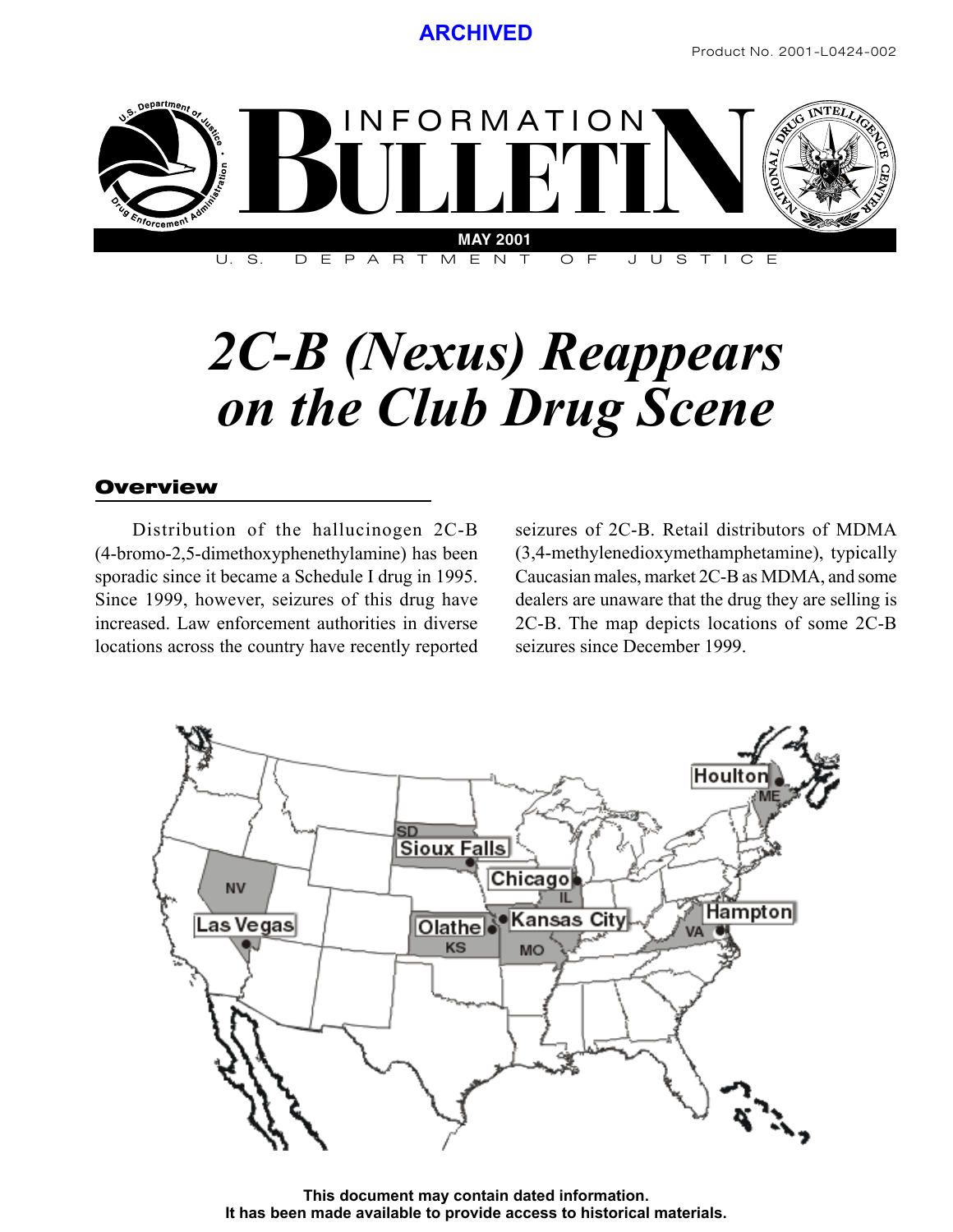## United States

**Chicago, Illinois.** Members of the Chicago Police Department received information that a Caucasian male in his midtwenties was selling MDMA and cocaine from a residence in Chicago. Upon obtaining permission to search the residence, officers discovered two large, clear bags containing 8,200 white capsules. Upon analysis, the capsules were determined to be 2C-B. The man claimed that he was holding the drugs for another individual and believed that the capsules contained MDMA. Police suspect that the drugs were obtained in Las Vegas, Nevada.

**Olathe, Kansas.** Investigators for the Johnson



County, Kansas, Sheriff's Office purchased over 100 pills purported to be MDMA in early 2001. Laboratory analysis determined that the pills were 2C-B. They were small, thick (or doublestacked), off-white pills

stamped with a bullhead logo. They cost \$25 each. The dealer claimed that he was unaware the pills were 2C-B rather than MDMA. Officers arrested the dealer's source of supply, who also thought the pills were MDMA. Both of these individuals were Caucasian males.

**Kansas City, Missouri.** In September 2000, police officers arrested a 24-year-old Caucasian male resident of Johnson County, Kansas, near a Kansas City nightclub that is popular with users of MDMA and other club drugs. The man, sweating profusely and in need of medical attention, was found to be in possession of 74 white 2C-B tablets. The tablets were stamped with a bullhead logo. Authorities also seized several bottles and ampules of a liquid that subsequent laboratory analysis determined to be the anabolic steroid testosterone enanthate, a Schedule II controlled substance, and 1,4-butanediol, a precursor chemical for the production of GHB (gamma-hydroxybutyrate).

**Willow Grove, Pennsylvania.** The September 2000 edition of the Microgram, published by the Drug Enforcement Administration (DEA), indicated that the National Medical Services Analytical Laboratory in Willow Grove, Pennsylvania, recently identified 2C-B in tablets submitted for analysis. The 100 single-scored, round, off-white tablets with brown specks were the first samples of 2C-B the laboratory had encountered. Laboratory officials would not reveal the exact location of the 2C-B seizures.

**Houlton, Maine.** In June 2000, officials with the Maine Drug Enforcement Task Force in Houlton arrested a Caucasian male for a violation of his probation. The 20-year-old was in possession of three pink tablets, 5 millimeters in diameter, with no markings. Laboratory analysis determined them to be 2C-B. The subject refused to cooperate with authorities, who have not seen Nexus since that time.

**Sioux Falls, South Dakota.** The Sioux Falls, South Dakota, Police Department (SFPD) purchased 10 capsules of purported MDMA for \$30 each in May 2000. The department's forensics laboratory later identified the samples as 2C-B. Investigators purchased the capsules, which were clear and contained an off-white powder, from a female rave party promoter. She had purchased the 2C-B from a young Caucasian male who obtained the drugs in either Tucson or Phoenix, Arizona. SFPD officials stated that this was their first encounter with 2C-B.

**Las Vegas, Nevada***.* Las Vegas, Nevada, Metropolitan Police Department (LVMPD) officials reported that 2C-B became available in the area in April or May 2000. 2C-B was sold as MDMA, primarily in nightclubs, in clear, off-white or tan capsules and in very small (1.03 milligrams) beige-colored pills with raised centers. The distributors were Caucasian males in their midtwenties. Authorities served a search warrant at the residence of one of these individuals and seized over 300 pills and 55 capsules of 2C-B. The laboratory that analyzed the drugs had received five other samples of 2C-B during 1999.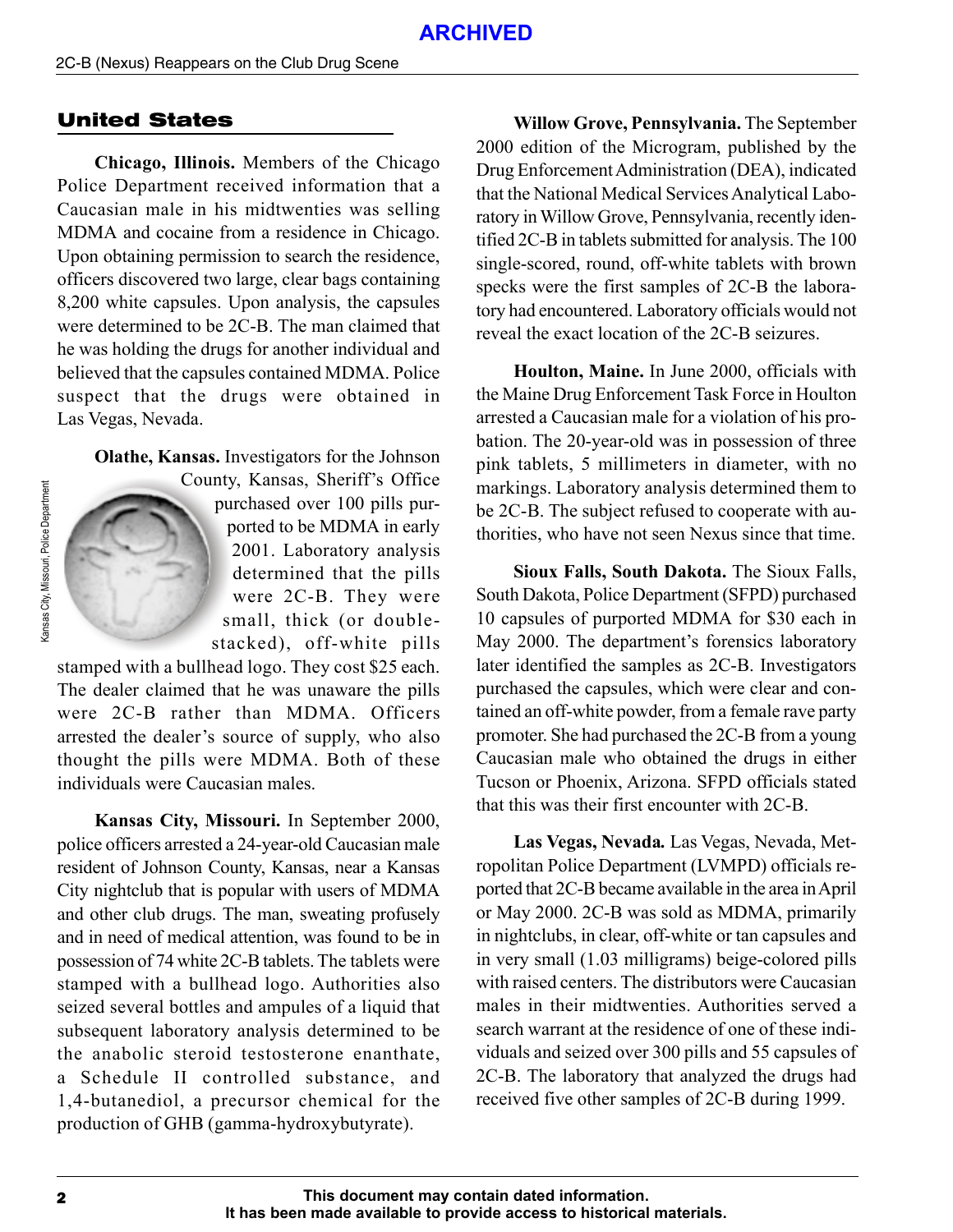## **ARCHIVED**

As of May 2001, LVMPD reported that undercover officers purchased 1,900 tablets of 2C-B for \$16,000 (\$8.40 per pill). The dealer informed LVMPD that his source of supply resided in southern California. This supplier purchased powdered 2C-B in kilogram quantities from an unidentified source. LVMPD also reported that club goers specifically request 2C-B.

**Hampton County, Virginia.** The Virginia State Police stopped the driver of a Pennsylvania registered vehicle in Hampton County, Virginia, for littering in December 1999. The occupants were destined for Philadelphia. After a drug dog alerted on the car, the police searched the vehicle and passengers. Officers confiscated eight capsules containing off-white powder, later determined to be 2C-B, seven capsules of MDMA, and a marijuana pipe. The drugs were hidden inside a gumball machine. Police arrested a Caucasian female for possession of these drugs.

Also in December 1999, a special agent from the Naval Criminal Investigative Service, working in conjunction with the Hampton Police Department, purchased four capsules of methamphetamine from a Caucasian male during a rock concert at the Hampton Coliseum. Police officers arrested the individual and during a search of his person, seized a plastic bag containing one capsule filled with an off-white powder and several broken capsules. Laboratory analysis later determined that these capsules contained 2C-B. The suspect was also in possession of MDMA, cocaine, and marijuana.

## International

The drug 2C-B has appeared in Europe and Asia as well as in the United States.

In August 2000, members of the Kent Police in Dover, England, arrested a man in possession of 66 white tablets (15.5 grams) of 2C-B that had a Mickey Mouse logo stamped on them. Since the man had no history of foreign travel or contact with foreigners, officials speculated that the man purchased the drug from a crew member of a ship. Authorities have not encountered 2C-B since this seizure. (Source: Her Majesty's Customs & Excise.)

In February 1999, Japanese police arrested a Japanese immigration official assigned to the New Tokyo International Airport for possession of over 7 grams of 2C-B and MDMA. Authorities believe the man purchased the drugs over the Internet. (Source: *Asahi Evening News,* "Drug Bust Nets Three," 13 February 1999.)

## Production

Groups responsible for producing and distributing 2C-B are largely unknown to law enforcement. Though research for this Information Bulletin did not identify any recent instances of 2C-B production in the United States, law enforcement authorities in both the United Kingdom and Canada have arrested individuals for manufacturing this drug.

British authorities arrested a 23-year-old college student for attempting to manufacture Class A drugs. The man set up an elaborate laboratory in a bedroom of his parents' home and obtained enough chemicals to manufacture approximately 7,500 tablets of 2C-B. Source: *The* (UK) *Times,* "Student Turned Bedroom Into Class A Drugs Factory," 2 February 1999.

In September 1996, Canadian authorities raided a drug laboratory outside Vancouver and arrested an individual wanted by U.S. law enforcement authorities for drug-related offenses for over 20 years. The fugitive was producing LSD, 2C-B and MDMA. Source: *Reuters,* "San Francisco "LSD Guru" Faces 20 Years in Jail," 22 January 1999.

## What is 2C-B?

2C-B is an illicit, synthetic, Schedule I hallucinogen.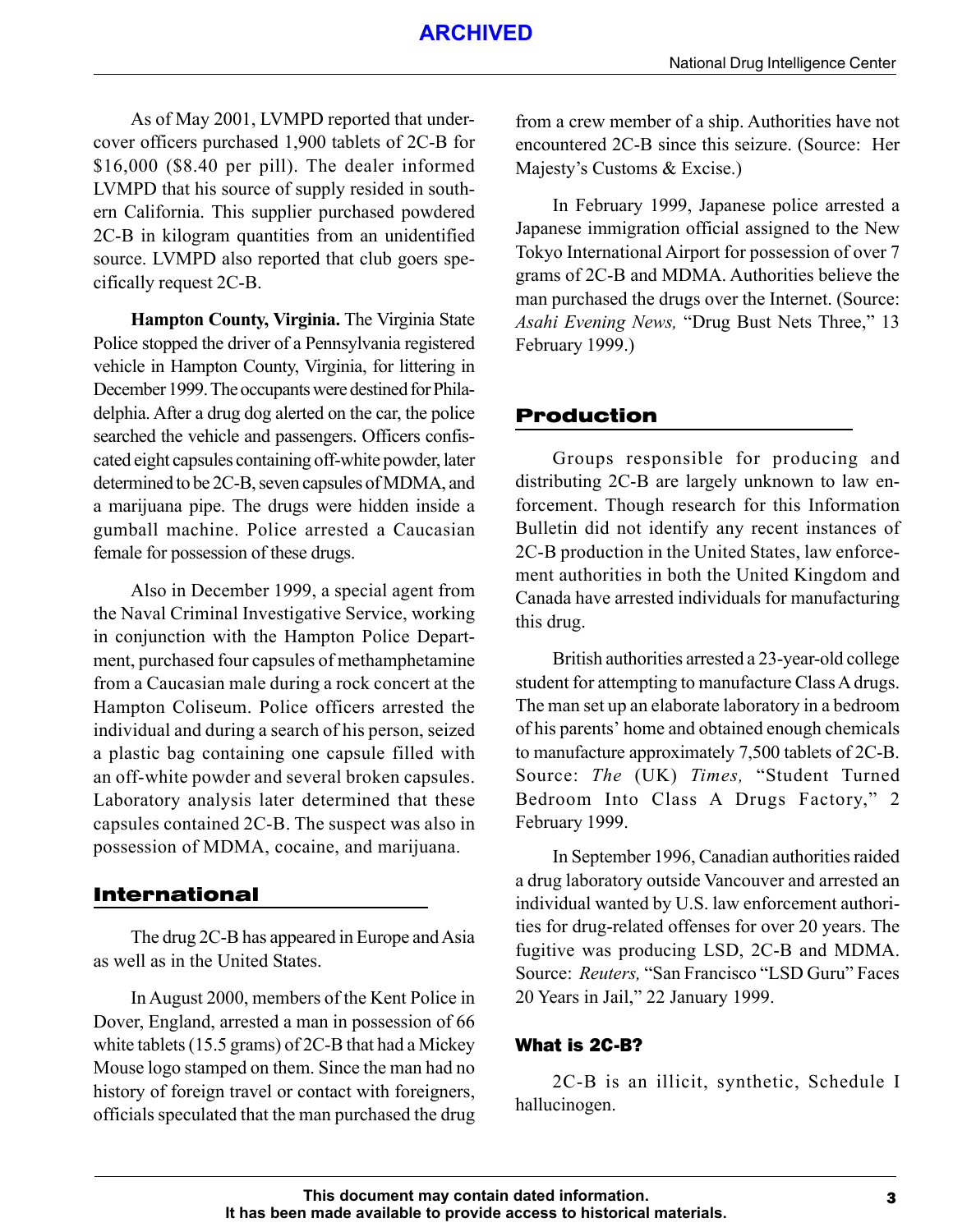## What are other names for 4-bromo-2,5-dimethoxyphenethylamine?

| <b>Nexus</b>                       | $2C-B$            |  |
|------------------------------------|-------------------|--|
| <b>Bromo</b>                       | Toonies           |  |
| Performax                          | 2's               |  |
| Spectrum                           | Synergy           |  |
| Venus                              | $Eve^*$           |  |
| Erox                               | Zenith            |  |
| Cloud Nine                         | Utopia            |  |
| Cee-Beetje                         | Afterburner Bromo |  |
| <b>BDMPEA</b>                      | <b>MTF</b>        |  |
| *MDA is also referred to as "Eve." |                   |  |

#### How much does 2C-B cost?

A single dosage unit of 2C-B, usually a 10 milligram capsule or tablet, typically sells for \$10 to \$30. Larger retail purchases cost between \$200 and \$500 per gram. Wholesale purchases of 2C-B can lower the price to a range of \$100 to \$300 per gram.

## How is 2C-B used?

The drug 2C-B can be ingested orally in its pill and capsule forms or "snorted" in its powder form. Users report that 2C-B's effects are more intense when it is snorted. Some users consume 2C-B in combination with other illicit drugs including MDMA (called a "party pack") and LSD (referred to as a "banana split").

## What are 2C-B's typical doses and effects?

 The drug 2C-B is capable of producing a number of effects based on dose. A small increase in dose may produce radically different, unpredictable, and potentially violent effects. Since this drug is clandestinely produced, users cannot know the exact dose they are ingesting.

According to the DEA, 2C-B is a psychoactive substance that produces euphoria and increased visual, auditory, olfactory, and tactile sensations. Doses as low as 4 milligrams make users become passive and relaxed and the effects are similar to those of MDMA. Orally ingesting 8 to 10 milligrams increases 2C-B's stimulating effects and produces a completely intoxicated state. Mild hallucinations are also possible. Doses of 20 to 30 milligrams result in very overt hallucinations. Even higher doses will produce extremely frightful, LSD-type hallucinations and morbid delusions.

Proponents of its use describe the effects of orally ingesting 2C-B in different terms. They consider the drug to be both a psychedelic and an "entactogen" ("touching within"). At low doses, users report feeling "in touch with themselves and their emotions" and often report erotic sensations. At higher doses, users indicate that moving objects seem to leave "trails" behind them. Surfaces sometimes appear covered with geometric patterns and seem to move or "breathe." Listening to music in conjunction with taking 2C-B reportedly causes patterns, colors, and movements to be distorted.

The average duration of the euphoric effects from orally ingested 2C-B ranges between 4 and 8 hours. The table represents estimates from various users of the inception and duration of the stages of the drug's effects.

**Effects of 2C-B**

| Stage        | Time              |  |
|--------------|-------------------|--|
| Onset        | $20 - 90$ minutes |  |
| Coming up    | $15 - 30$ minutes |  |
| Plateau      | $2 - 3$ hours     |  |
| Coming down  | 2 hours           |  |
| Aftereffects | $2 - 4$ hours     |  |
|              |                   |  |

Snorting 2C-B produces significantly more rapid and intense effects than orally ingesting it. Users typically snort one-third to one-half the oral dose.

#### What does 2C-B look like?

Law enforcement agencies most often encounter 2C-B capsules and pills having the following characteristics:

Off-white pills with brown specks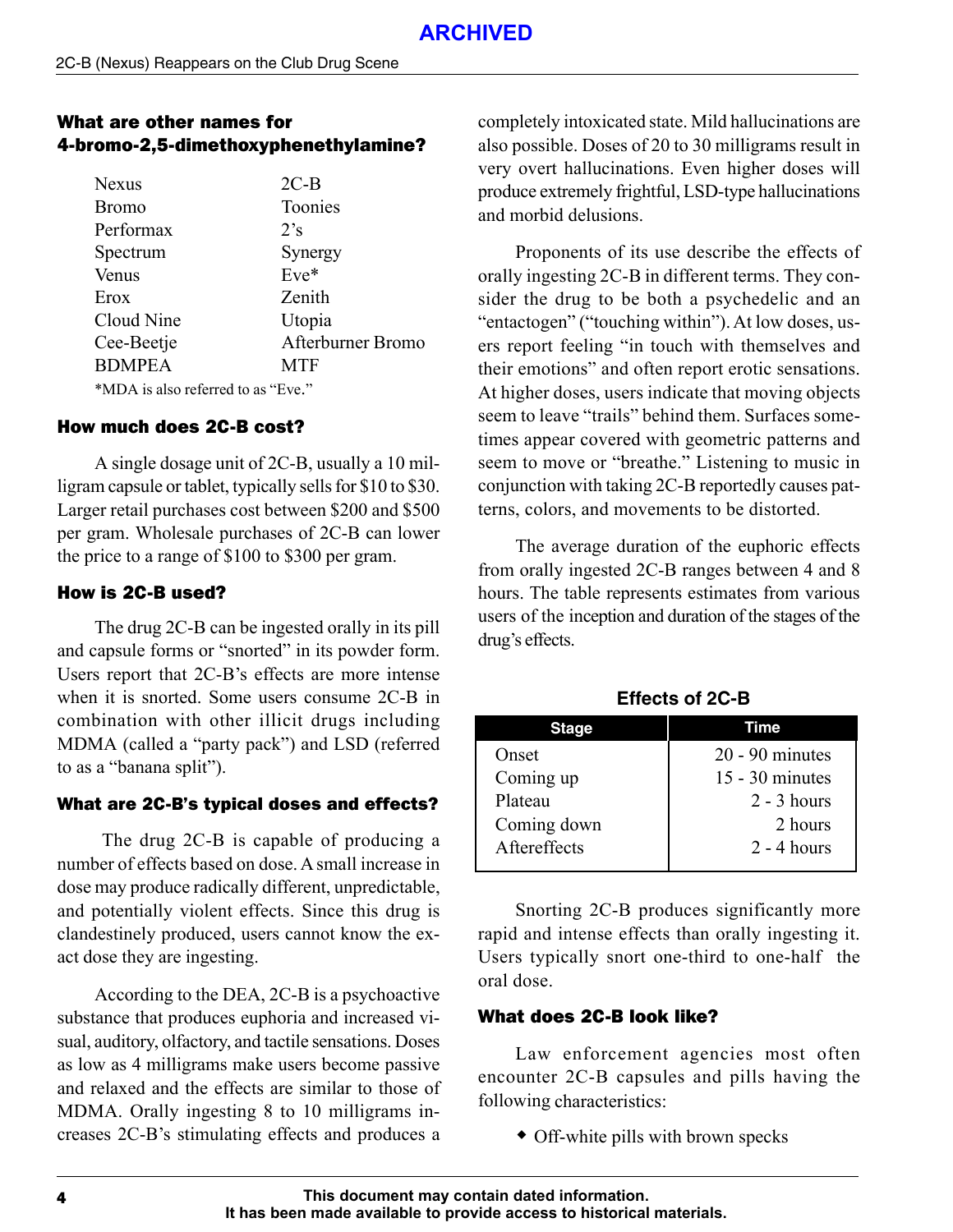- Pink, red, or purple pills
- Small, off-white, thick pills with a bullhead logo stamp
- Clear, yellow, or gray and blue capsules



#### What are potential side effects of 2C-B use?

Because 2C-B is clandestinely produced, users are unaware of the dose they are ingesting and may be surprised by the drug's effects. Users who ingest relatively low doses of 2C-B and expect MDMAlike effects may actually experience frightening, LSD-like hallucinations. Individuals who snort 2C-B report extreme pain in their nasal passages and sinuses for up to 30 minutes after ingestion. Other side effects include nausea, muscle clenching, anxiety, and claustrophobia. Oral ingestion often results in gastrointestinal distress and increased mucus production that may result in coughing.

The September 1998 *Journal of Analytical Toxicology* reported that very little data exist about the pharmacological properties, metabolism, and toxicity of 2C-B. The relationship between its use and disease and death are unknown.

#### Who uses 2C-B?

Retail dealers sell 2C-B to MDMA and LSD users at raves and dance clubs. Little is known about the wholesale distribution of 2C-B.

### Can law enforcement identify 2C-B through field tests?

The Sioux Falls, South Dakota, Police Department recently discovered that the Marquis Reagent Field Test–902, a presumptive test for MDMA (ecstasy), amphetamine-type compounds (amphetamines and methamphetamine), and opium alkaloids (heroin and morphine)



could be used to identify the presence of 2C-B. After receiving confirmation from the department's forensics laboratory that an exhibit submitted was 2C-B, investigators retested it using the field test described above. Detectives indicated that a *bright green color* resulted.

The manufacturer of the Marquis Reagent Field Test, ODV Inc., confirmed this to be true. Although testing for 2C-B is not advertised on the packaging, it is the only drug known to produce a *bright green color* when using this test. The manufacturer originally designed the test to turn "orange to purple" for heroin or morphine, "black" for MDMA and "orange to brown" for amphetamine or methamphetamine.

#### Will urine screens detect the presence of 2C-B?

No. Currently, NIDA-5—the most commonly used urinalysis test for cocaine, amphetamines, cannabinoids (THC), opiates, and phencyclidine (PCP)—is not capable of identifying 2C-B specifically. Normal urine screens for hallucinogens also do not detect 2C-B. Of the substances commonly tested for, 2C-B is most closely related to amphetamines. However, it is unknown what, if any, dose of 2C-B would trigger a positive amphetamine result in a standard drug test.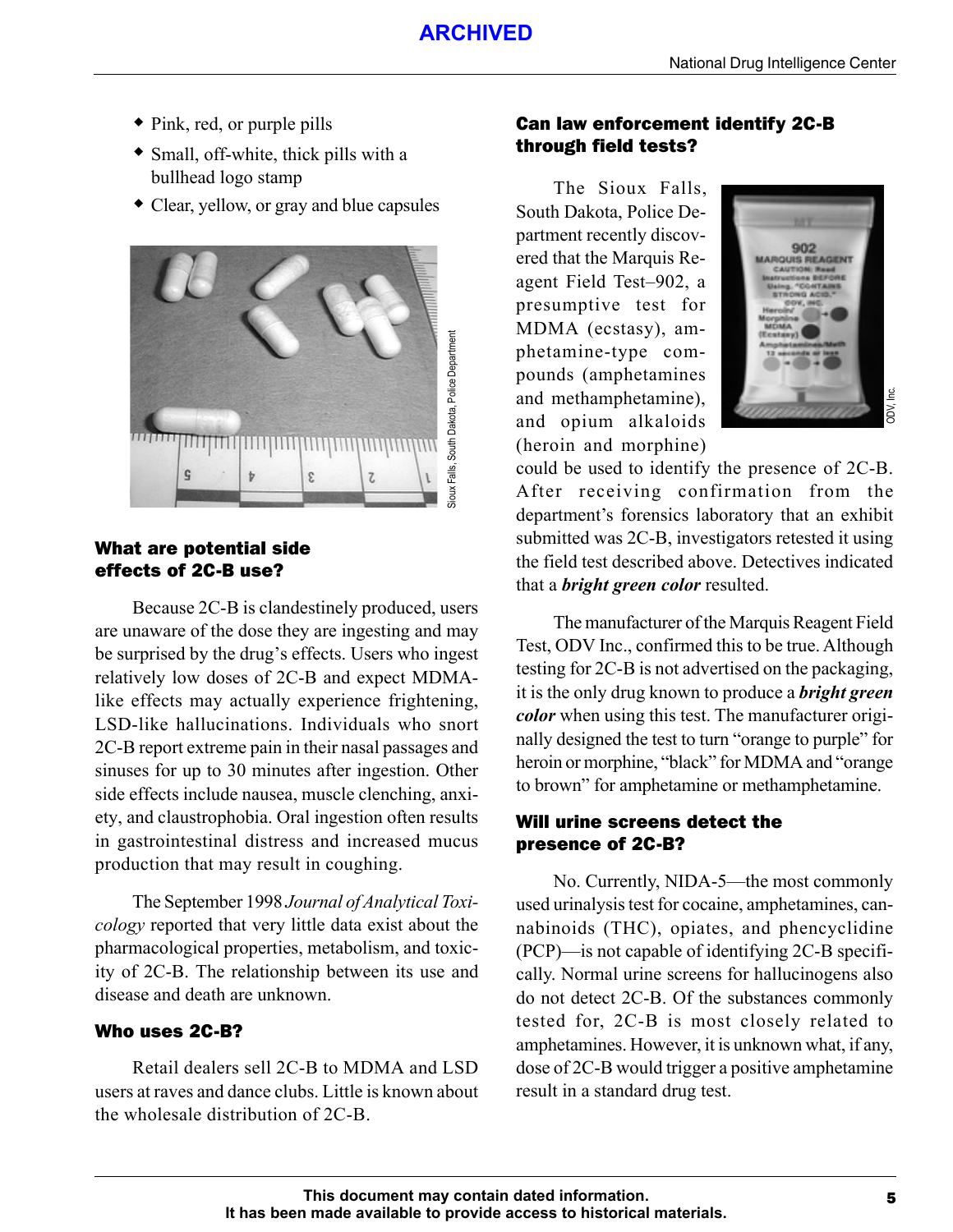#### What is the history of 2C-B?

In the 1980s and early 1990s, several foreign companies legitimately manufactured 2C-B under the brand names Nexus, Erox, and Performax and advertised that it would alleviate impotence, frigidity, and diminished libido. It was sold at adult book and video stores, "head" shops, and some nightclubs. Although it has no formally recognized medical uses, some mental health clients took 2C-B in conjunction with traditional therapy.

The DEA first encountered 2C-B in 1979, before it was a scheduled substance. Federal and state laboratories in Arizona, California, Colorado, Georgia, Illinois, Iowa, Kentucky, Oregon, Pennsylvania, and Texas began receiving exhibits of 2C-B for analysis in the late 1980s or early 1990s. Law enforcement authorities seized 2C-B laboratories in California in 1986, in Arizona in 1992, and again in California in 1994.

According to the DEA, 2C-B was available in the Miami, Florida, area in 1993, as a sexual enhancement drug. Packaged in yellow, unmarked capsules, 2C-B sold for \$17 to \$25 per capsule. Users could also purchase 10 capsules in a matchbook-like package complete with instructions for using the drug. The drug was sold at adult bookstores, bars and dance clubs.

 On June 2, 1995, the DEA placed 2C-B on Schedule I of the Controlled Substances Act. This synthetic drug is structurally similar to other Schedule I hallucinogens. It has a high potential for abuse and has no accepted medical use in the United States.

Some other countries have either controlled or outlawed 2C-B:

| 1977 United Kingdom                                               |  | 1997 Netherlands  |
|-------------------------------------------------------------------|--|-------------------|
| 1998 France                                                       |  | 1998 Germany      |
| 1998 Japan                                                        |  | 1998 South Africa |
| 1998 Canada                                                       |  | 1999 Sweden       |
| 2001 Internationally controlled by the<br>Psychotropic Convention |  |                   |

### Outlook

Law enforcement agencies concerned with club drug distribution and abuse should consider 2C-B a potential drug threat. Due to the broad range of dosedependent effects, law enforcement personnel may encounter users exhibiting a variety of behaviors, from sedation to paranoia.

Encounters with 2C-B are likely to increase due to its marketing as MDMA and the rapidly increasing appetite for synthetic club drugs at raves and dance clubs. The recent reappearance of 2C-B in geographically diverse locations throughout the United States suggests that it is being sold through existing MDMA distribution networks.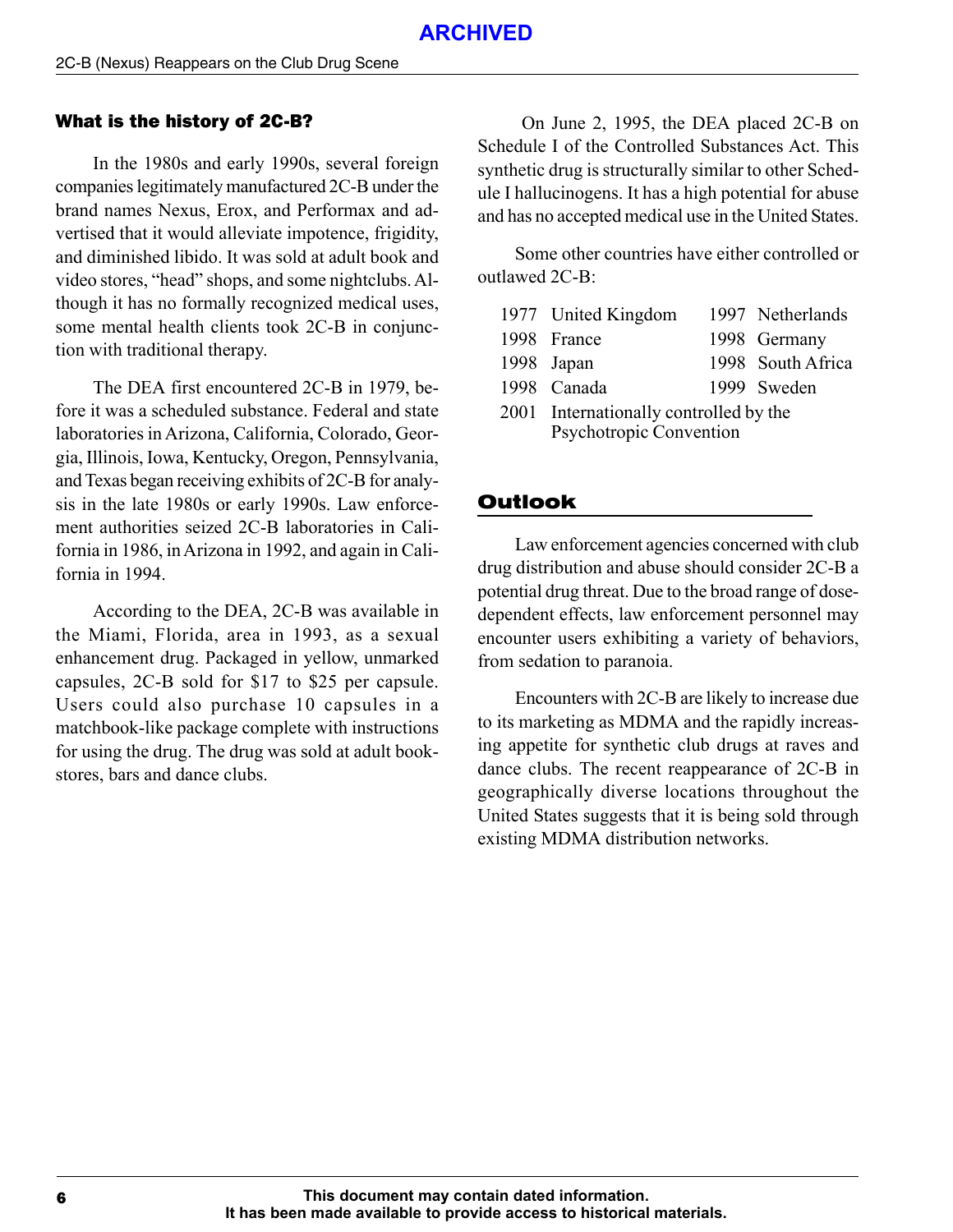#### Sources

Drug Enforcement Administration Office of Diversion Control Drug and Chemical Evaluation Section Office of Domestic Intelligence Domestic Strategic Unit Hampton, Virginia, Police Department Her Majesty's Customs & Excise Johnson County, Kansas, Sheriff's Office The Journal of Analytical Toxicology Kansas City, Missouri, Police Department Las Vegas, Nevada, Metropolitan Police Department Pinellas County, Florida, Forensic Laboratory Sioux Falls, South Dakota, Police Department U.S. Department of Health and Human Services National Institute on Drug Abuse Community Epidemiology Work Group Up Front Drug Information Inc., Miami, Florida www.whitehousedrugpolicy.gov/streetterms